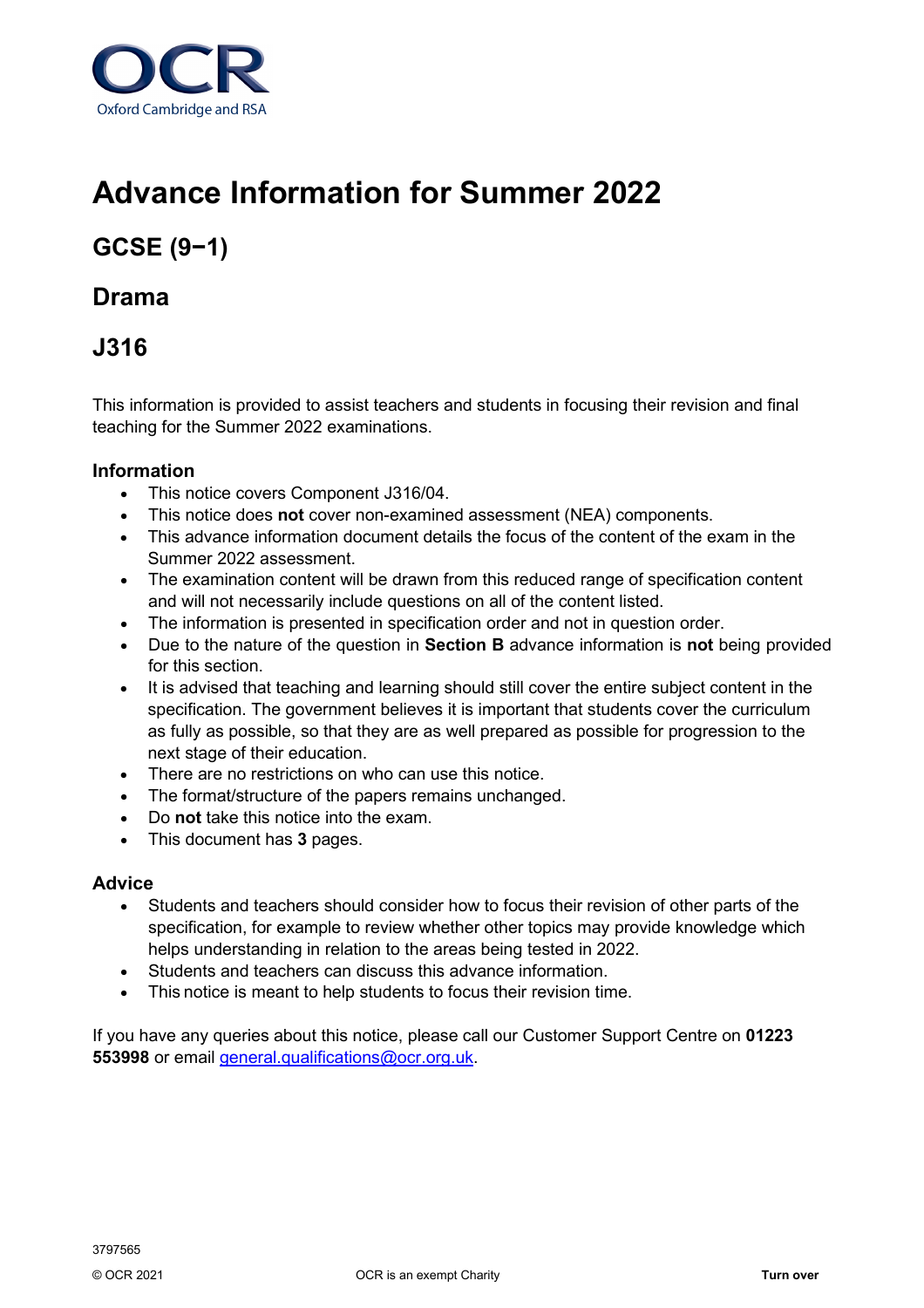The following table summarises the subject content targeted in the June 2022 examination paper.

In **Section A** the focus of the questions will be approximately 70% towards technical elements of performance and approximately 30% towards acting elements of performance.

To enable students to focus on those areas to be tested in the June 2022 paper the following topic areas may be covered in the content of the questions. These are taken from the section in the specification under 'Learners must know and understand' on pages 11 to 13 of the specification.

### **Section A: Study a whole performance text.**

#### **Learners must know and understand in relation to their performance text:**

The contexts of their chosen text including:

- social
- historical (time set and period written)
- cultural.

The characteristics of their performance text including:

- characters
- theatrical setting (place).

How meaning is communicated through:

- the use of performance space and spatial relationships on stage
- the relationship between performers and audience
- the design of: set, props, costume, lighting and sound
- an actor's vocal and physical interpretation of character
- the use of performance conventions.